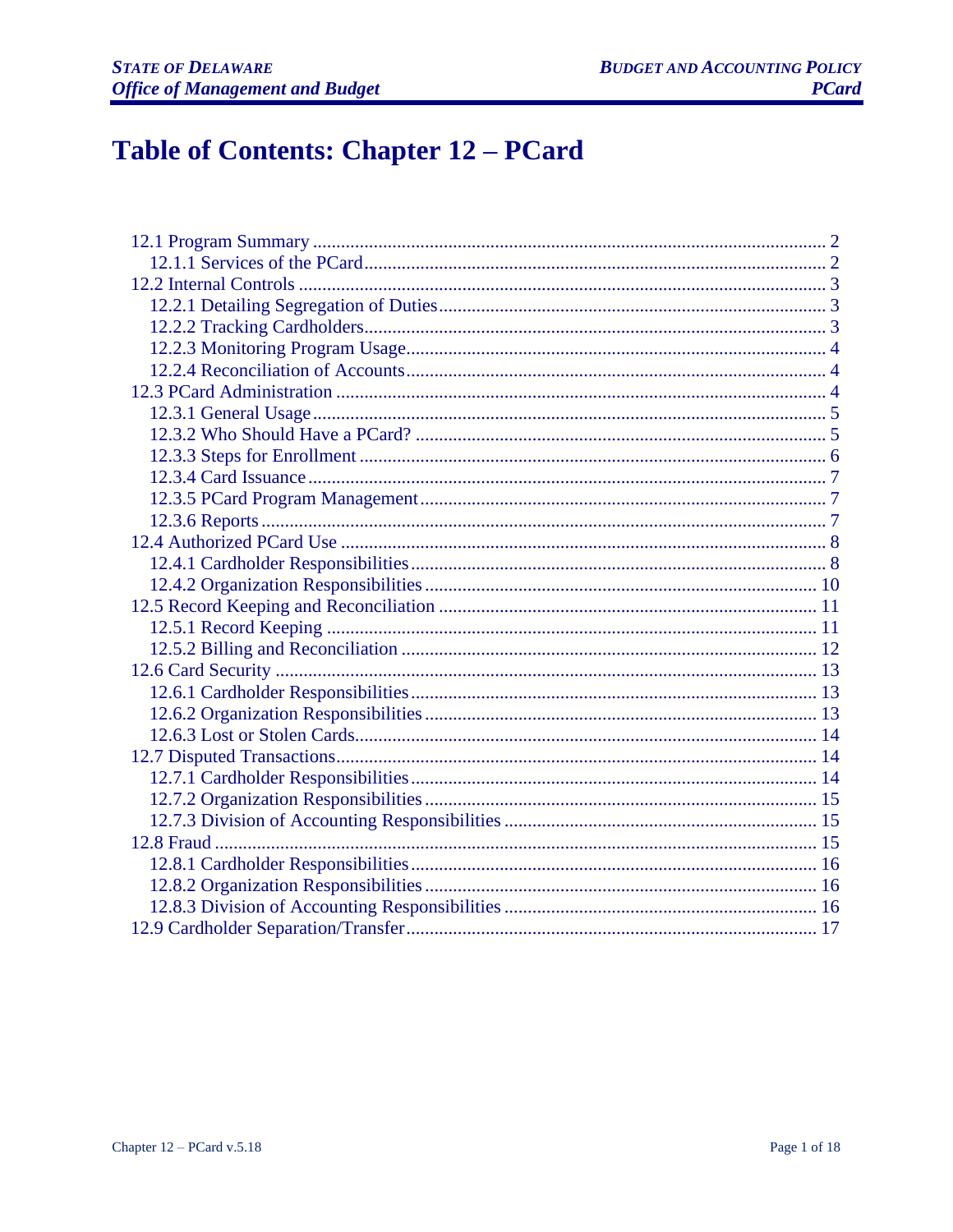# **Chapter 12 – PCard**

# <span id="page-1-0"></span>**12.1 Program Summary**

The State of Delaware, through Division of Accounting (DOA), has contracted with JPMorgan Chase (JPMC) to provide State Organizations with a VISA card program for purchasing and travel. JPMC's online card administration software (PaymentNet) allows the management of the PCard program at the State level via the following link: [https://www.paymentnet.jpmorgan.com.](https://www.paymentnet.jpmorgan.com/)

The State of Delaware is liable for the use of the PCard. The card is backed by the full faith and credit of the State, not the credit of the employee. Only State employees are eligible for participation in the PCard program. State employees are defined as individuals who receive a paycheck through the Payroll Human Resource Statewide Technology (PHRST) system.

State employees, with appropriate approvals from their Organization, can obtain a card without a personal credit history check. However, in accordance with OFAC (Office of Foreign Assets Control, U.S. Department of Treasury), personal information (e.g., date of birth, home address) is required. Employees must enroll in the program online via the Account Request Manager (ARM) application. Employees are only authorized to carry one card, allowing for better control. The cardholder may have access to PaymentNet to review card information.

### <span id="page-1-1"></span>**12.1.1 Services of the PCard**

For travel, the card provides:

- Primary coverage auto rental insurance Call the VISA Benefit Administrator at 1-800-VISA-911 for assistance with this coverage or to file a claim. If outside the United States, follow the instructions on the back of the PCard.
- **Travel and Emergency Assistance Services These services are accessed by** calling the VISA Benefit Administrator at 1-800-VISA-911 any hour of the day or night. If outside the United States, follow the instructions on the back of the PCard. These services provide assistance and referral only. The cardholder is responsible for the cost of any actual medical, legal, transportation, or other services or goods provided.
- **•** Travel Accident Insurance The **cardholder** is automatically insured against accidental loss of life, limb, sight, speech, or hearing while riding as a passenger in, entering, or exiting any licensed common carrier.
- Baggage insurance The traveler is automatically insured when travel reservations are booked on the traveler's card. Coverage ONLY applies to the cardholder.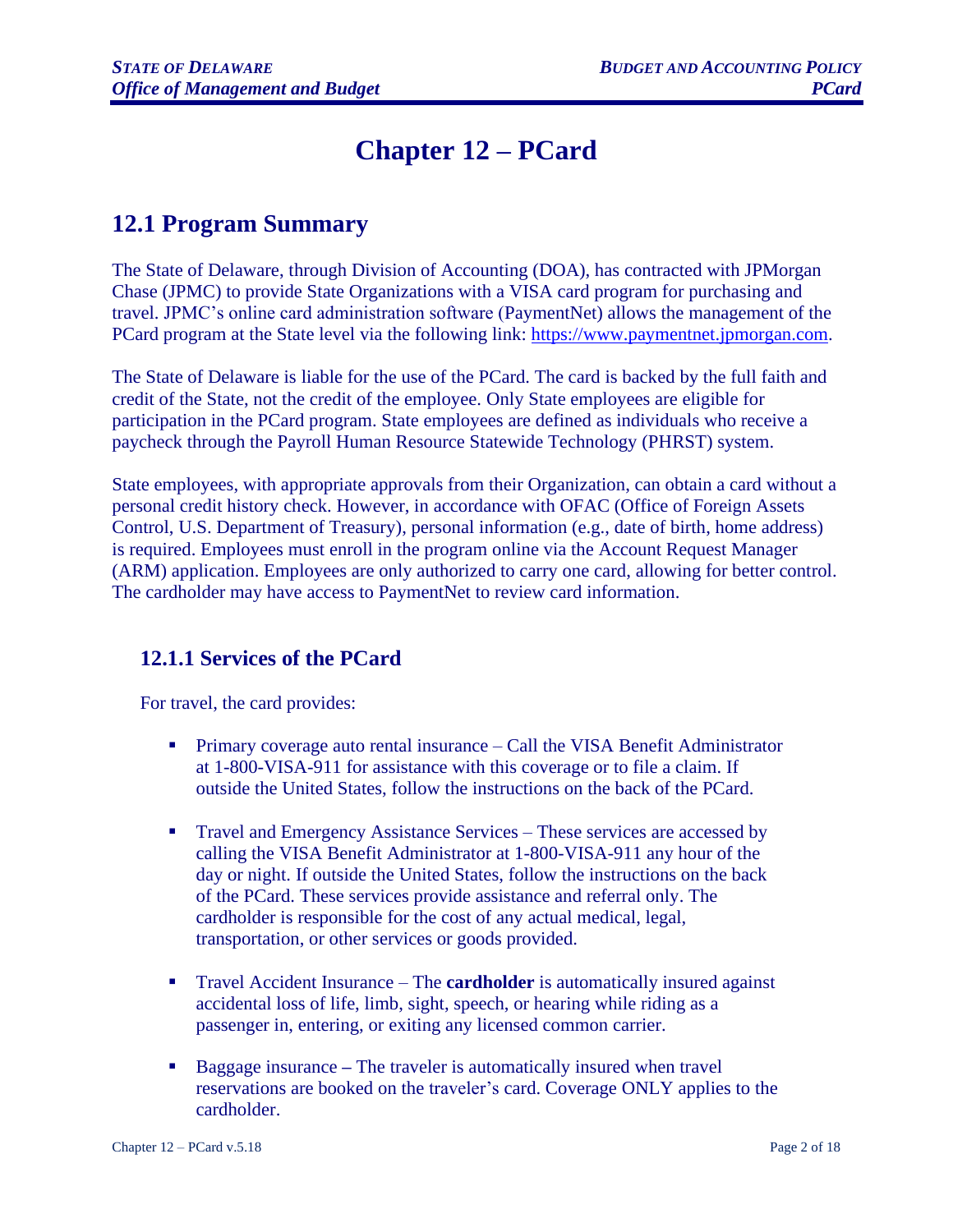# <span id="page-2-0"></span>**12.2 Internal Controls**

Organizations' written PCard Internal Control Policies and Procedures must address the following topics:

- Detailing segregation of duties
- Tracking cardholders
- Monitoring of program usage
- Reconciling accounts

The PCard Internal Controls Certification Form [\(PO012\)](http://extranet.fsf.state.de.us/forms.shtml) and the Sample PCard Internal Control Policy Form [\(PO014\)](http://extranet.fsf.state.de.us/forms.shtml) for Organizations are available for guidance in establishing PCard Internal Controls.

#### <span id="page-2-1"></span>**12.2.1 Detailing Segregation of Duties**

Segregation of duties standards for PCard usage and administration must be strictly enforced when assigning job roles. A list of roles and responsibilities, by employee, should be maintained with the PCard Internal Controls Certification Form [\(PO012\)](http://extranet.fsf.state.de.us/forms.shtml). There should be three separate individuals in the PCard transaction approval process with no cardholder approving their own transaction as a PCard Approver or Business Manager. Each PCard program must have, at a minimum, two PaymentNet Coordinators to manage their PCard responsibilities. FSF PCard roles have no impact on the ability to hold PaymentNet Coordinator roles.

The duties and responsibilities for all roles are located in the job Role Handbook on DOA's extranet website [http://extranet.fsf.state.de.us/training\\_jobrole\\_handbook.shtml.](http://extranet.fsf.state.de.us/training_jobrole_handbook.shtml)

See **Chapter 2 – Internal Controls, Section 2.1.1 Sample Internal Control Plan Elements** for additional guidance on segregation of duties.

#### <span id="page-2-2"></span>**12.2.2 Tracking Cardholders**

As part of the PCard Internal Control Policies and Procedures, Organizations must indicate their procedures for:

- **•** Implementing and enrolling new cardholders
- Handling changes to cardholders
- Deleting cardholders
- **•** Implementing cardholder security requirements
- Managing misuse of the card by employees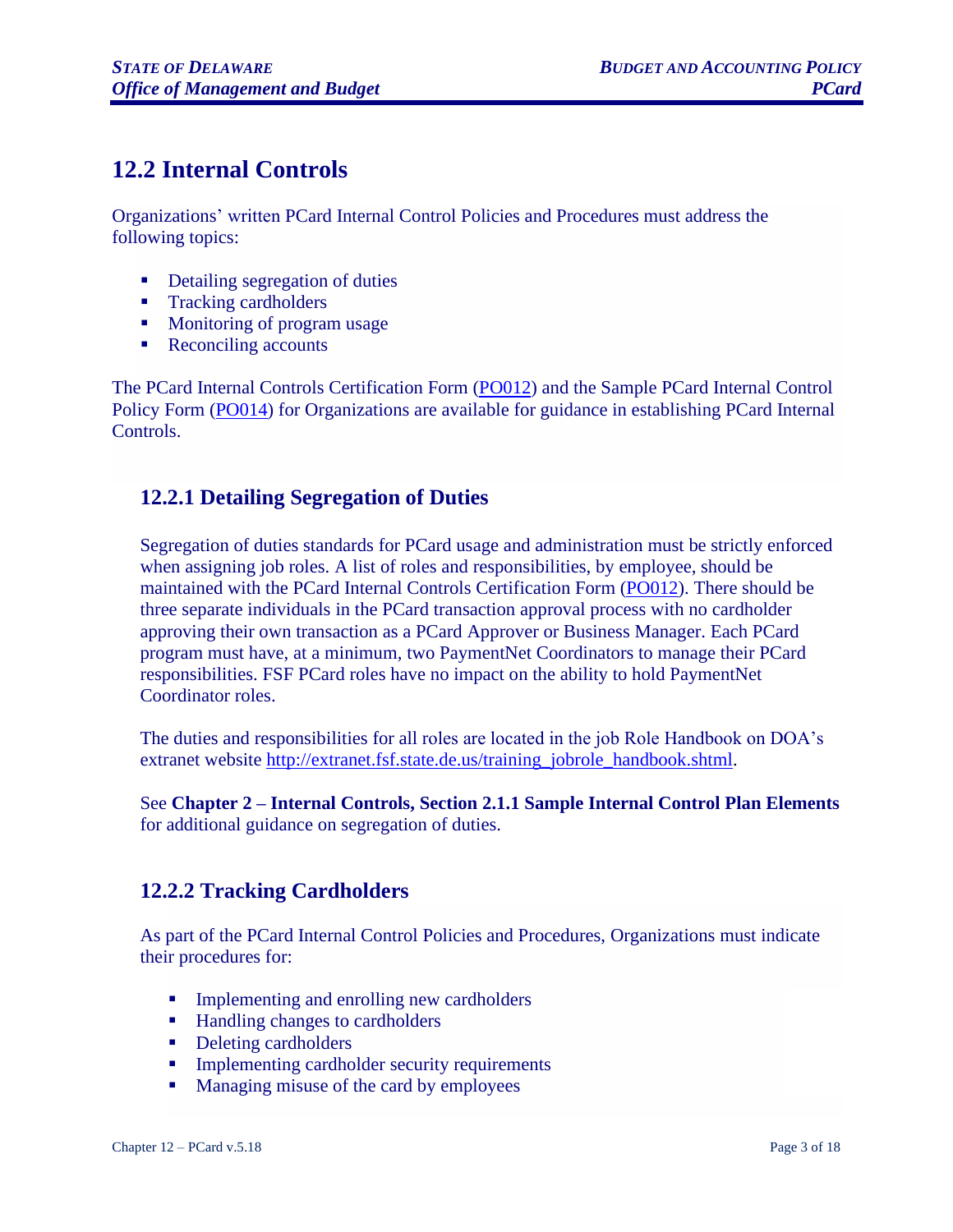Changes in Organizational processing or approval structure will require an update to the Organization's policy.

### <span id="page-3-0"></span>**12.2.3 Monitoring Program Usage**

Organizations must indicate how program participants and usage are monitored. In addition to monitoring the usage of specific accounts, Organizations should describe the management of card usage throughout their various reporting groups.

Although there may be various control practices in use, the following cardholder internal control options must be considered. Organizations may implement more stringent policies when developing the PCard Internal Control Policies and Procedures.

- Holding all cards centrally and distributing the card to the appropriate individual(s) with each approval to purchase a good or service or travel.
- Closing the account and destroying cards that may only be used one time for special travel needs.
- Having authorized staff carry cards independently with suitable controls (e.g., lower spending and transaction limits and verification of possession of the card, to be performed no less than quarterly).
- Monitoring the spending limit of each card. The spending limit should be based on the spending history of the card. DOA will provide the spending limit and available credit to the Organization on an annual basis. The Organization must determine if the spending limit needs to be modified.
- Organization Head or Designee review of card transactions on a periodic basis.

#### <span id="page-3-1"></span>**12.2.4 Reconciliation of Accounts**

Organizations must indicate procedures for account reconciliation, including the frequency of reconciling transactions (recommended weekly, at a minimum on a monthly basis).

# <span id="page-3-2"></span>**12.3 PCard Administration**

With PaymentNet, DOA, under the guidance of the Organization, can control the funds available on a card and the types of places where individual employees can purchase goods or services or travel. These controls enable the Organization to reduce risk, while providing employees the spending power they require.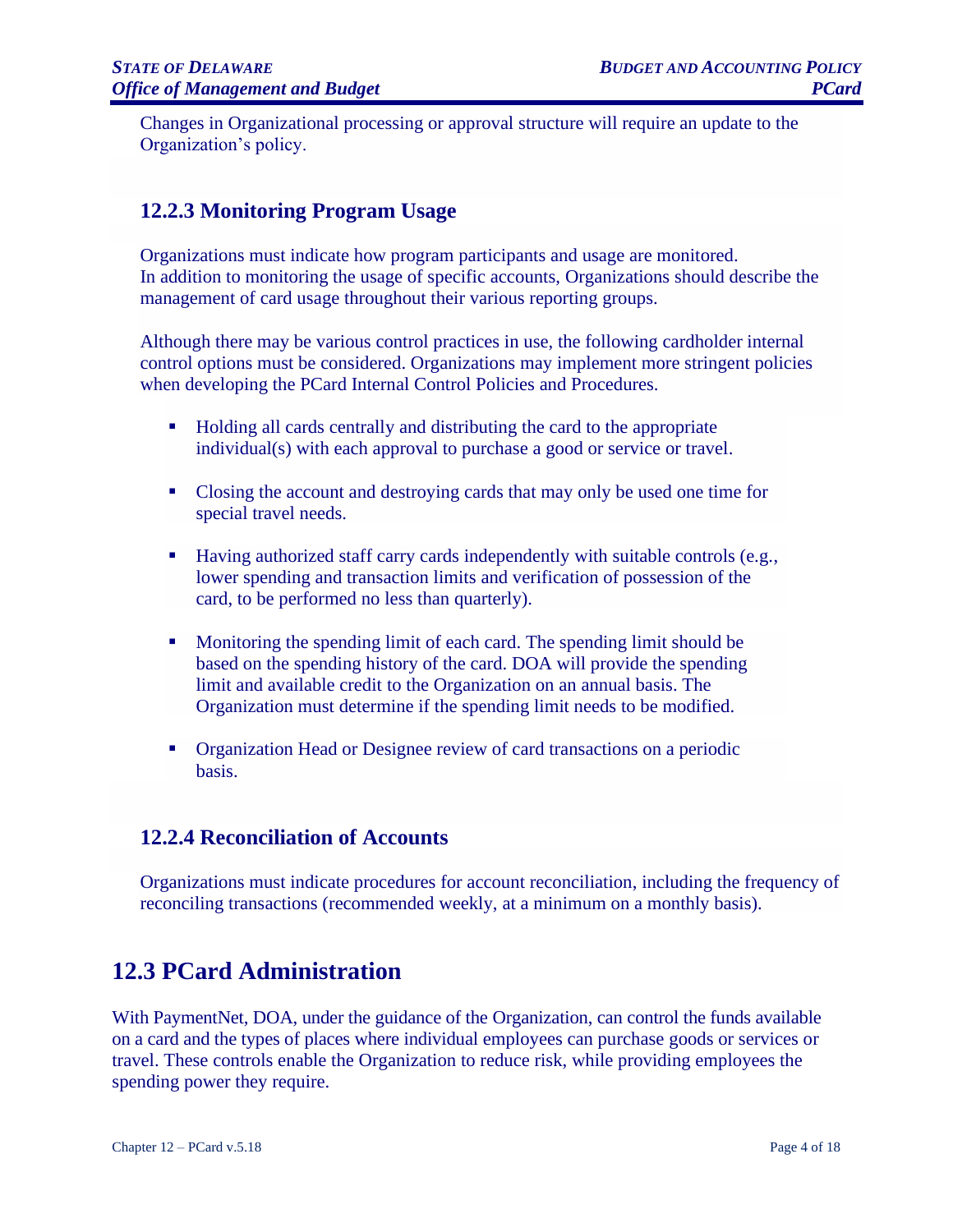Transaction information is posted daily to the State's financial management and accounting system, enabling Organizations to reconcile transactions as the receipts and invoices are presented, rather than waiting until the end of the billing cycle.

#### <span id="page-4-0"></span>**12.3.1 General Usage**

- 1. General Regardless of the reason or type of purchase, all PCard receipts must be kept for reconciliation purposes.
- 2. Travel See **Chapter 11 – Travel Policy**
	- a. The PCard should be used for all common carriers (airlines, rail, or bus), car rental, lodging, occupancy tax, and any authorized miscellaneous expenses.
	- b. The PCard should be used for meals (food, beverage, tax, and tips) while traveling on official State business.
	- c. The PCard may be used for gasoline purchases for State fleet vehicles if the traveler is in a location where the Fleet Services fuel access card is not accepted and the expense is reimbursable. If an employee is approved to use their personal vehicle for travel, the PCard cannot be used to purchase fuel. The employee must submit a Personal Expense Reimbursement Form [\(AP003\)](http://extranet.fsf.state.de.us/forms.shtml) for the mileage.

See **Chapter 11 – Travel Policy, Section 11.3.2 Privately-Owned Vehicles** for additional information regarding the use of personal vehicles.

- 3. Purchasing All PCard transactions must comply with accounting procedures and State laws governing purchases.
	- a. Purchases of \$10,000 or less
		- The PCard can be used as Direct Payment for all fund types.
	- b. Purchases over \$10,000
		- All current purchasing and accounting procedures remain in effect for purchases over \$10,000. Funds must be encumbered, and Purchase Orders (PO) are required for all general fund purchases.

#### <span id="page-4-1"></span>**12.3.2 Who Should Have a PCard?**

PCards may only be issued to State employees. The Employee ID is required and verified during enrollment. Organizations can request cards for those individuals who have a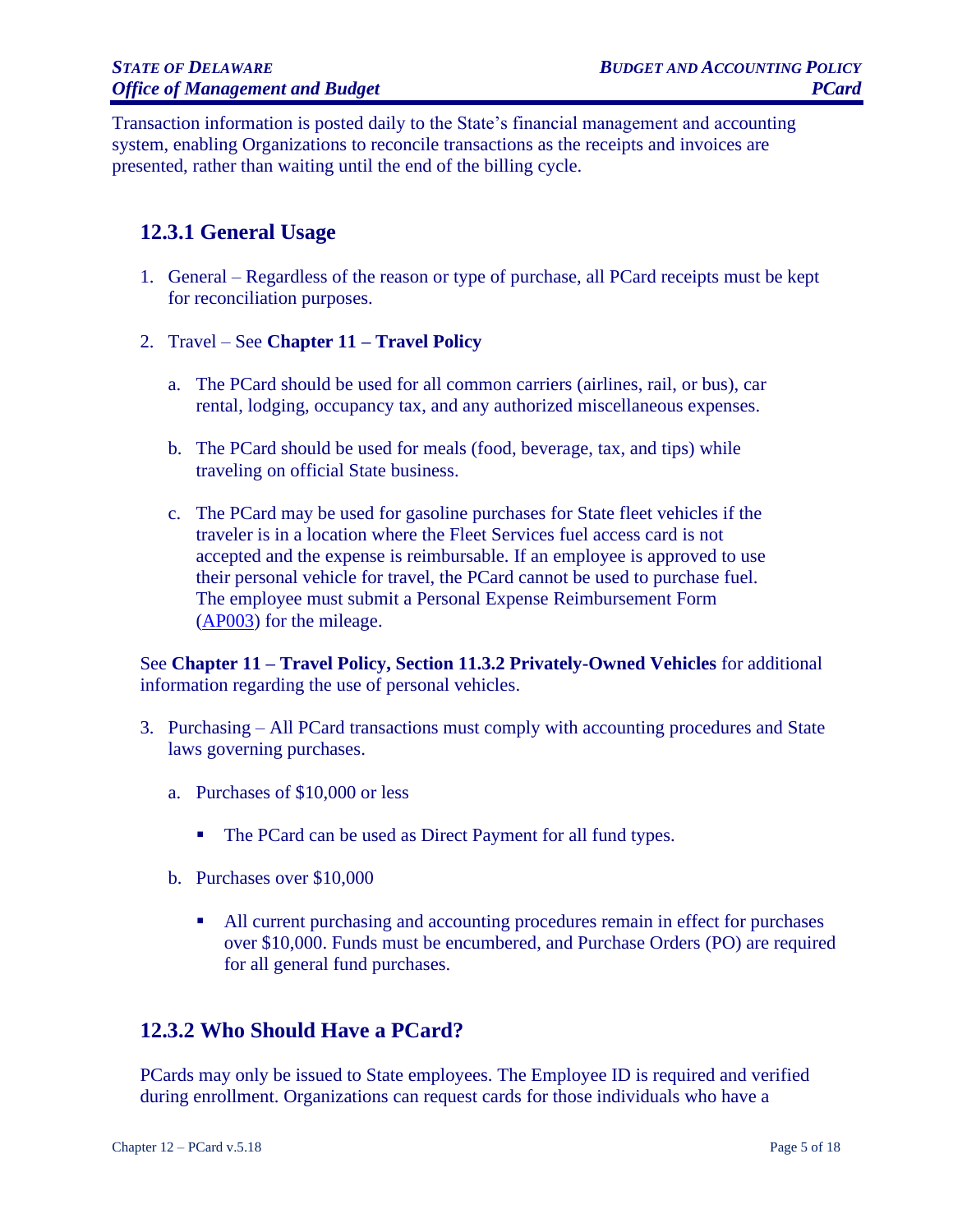reasonable need (i.e., individuals who travel on official State business or individuals who make official State purchases). Only one PCard may be issued per employee, regardless of the number of departments for which the employee will be making purchases.

#### <span id="page-5-0"></span>**12.3.3 Steps for Enrollment**

- 1. Organizations may enroll in the PCard Program by submitting the Organization's PCard Internal Control Policies and Procedures. The Sample PCard Internal Control Policy Form [\(PO014\)](http://extranet.fsf.state.de.us/forms.shtml) may be used as a guide for the Organization's PCard Internal Control Policies and Procedures.
- 2. Organizations must designate the following PaymentNet and FSF roles to ensure proper segregation of duties has been established:
	- a. PaymentNet Coordinator and Back-up Coordinator
		- Individuals must have completed PaymentNet training
	- b. PCard Coordinator/Reconciler and PCard Approver
		- Individuals must have completed Procurement Card training
	- c. AP Business Manager
	- d. PCard Manager Report Designee and Report Reviewer
- 3. DOA reviews the PCard Internal Control Policies and Procedures and, when approved, a copy is returned to the Organization.
	- a. DOA performs periodic reviews of Organizations' PCard Internal Control Policies and Procedures.
	- b. The PCard Internal Controls Certification Form [\(PO012\)](http://extranet.fsf.state.de.us/forms.shtml) must be submitted prior to participating in the PCard Program. Certification is required annually or when a change in authorization occurs during the fiscal year.
	- c. Changes made between annual reporting periods must adhere to Internal Control guidelines and ensure segregation of duties.
- 4. Organizations must designate the authorized signatories and designees on the PCard Authorized Signature Card Form [\(PO013\)](http://extranet.fsf.state.de.us/forms.shtml) when someone other than the Organization Head may approve new cards or change requests.
- 5. Employees must enroll online via the ARM application.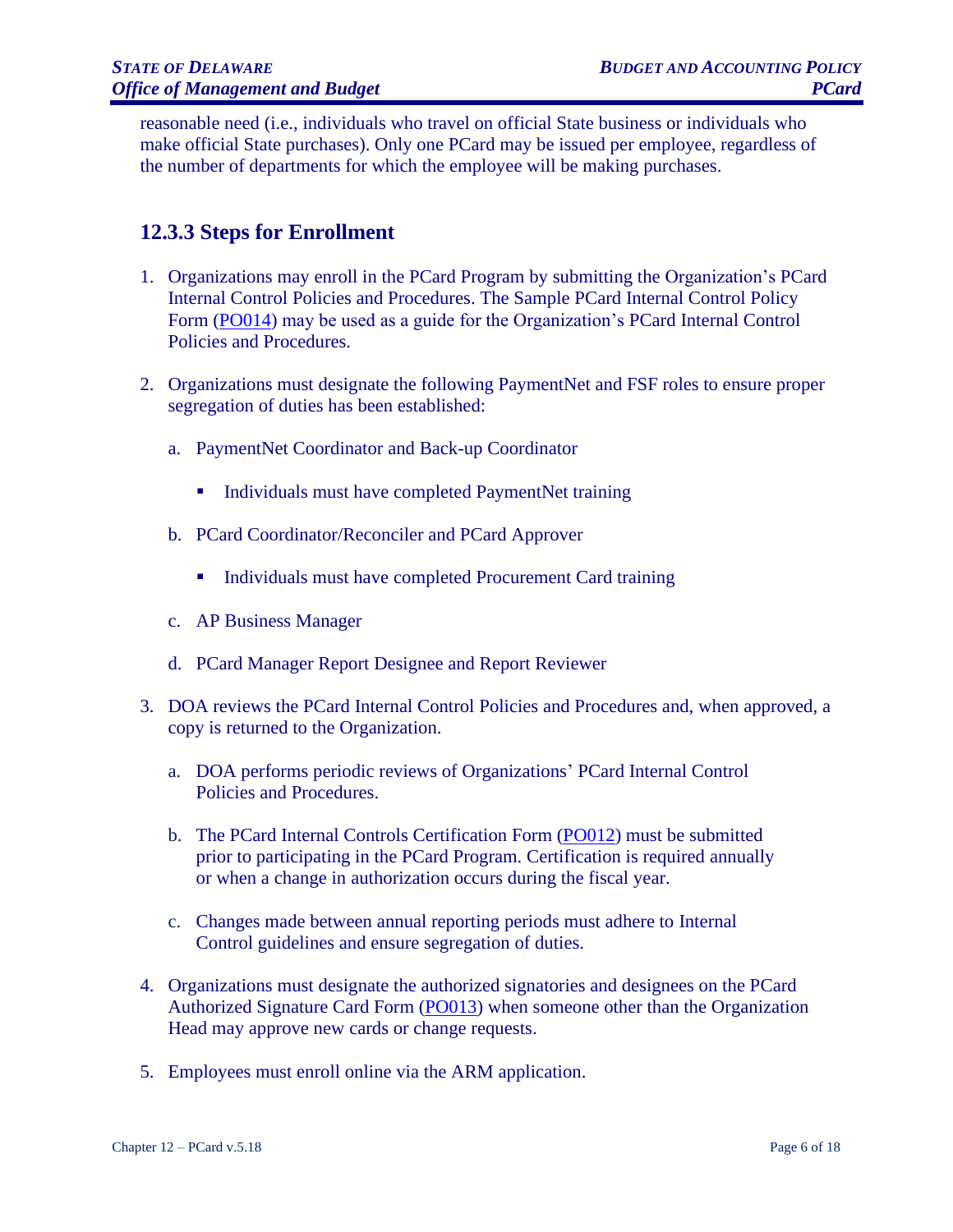#### <span id="page-6-0"></span>**12.3.4 Card Issuance**

The following process is applicable for the issuance of all PCards, including new cards and replacement cards.

- 1. JPMC delivers the PCard to DOA within seven to ten business days of issuance.
- 2. DOA notifies the Organization when the card is available for pick-up by the Organization's designated personnel or when the card is being mailed to the PCard Coordinator/Reconciler via State mail.
- 3. The Cardholder or PCard Coordinator/Reconciler emails the JPMC Credit Card Confirmation to DOA at p.card@ [delaware.gov.](mailto:p.card@%20delaware.gov)

**NOTE:** DOA will deactivate the card if the JPMC Credit Card Confirmation has not been received within ten days of notification. A PCard Change Request Form [\(PO003\)](http://extranet.fsf.state.de.us/forms.shtml) must be submitted to reactivate the card.

### <span id="page-6-1"></span>**12.3.5 PCard Program Management**

- 1. The ARM application is administered by DOA to promote accountability and to ensure adherence to policies and procedures.
- 2. Cardholders are assigned profiles in PaymentNet. The PaymentNet Coordinator has a profile that provides access to view the activity of all cardholders within the organizational structure.
- 3. **Organizations must review the following annually (at a minimum).** The review is documented and signed by the PaymentNet Coordinator/Back-up Coordinator and Organization Head/Designee and maintained at the Organization for audit purposes.
	- a. Usage frequency, spending patterns, etc.
	- b. Credit Limits the Cardholder Status Report, in PaymentNet, may be used to identify cardholder account limits.

### <span id="page-6-2"></span>**12.3.6 Reports**

- 1. An electronic Commercial Card activity report reflecting all cardholder transactions is available to the PCard Manager Report Designee for review on a monthly basis.
- 2. The PaymentNet Internet site [\(https://www.paymentnet.jpmorgan.com\)](https://www.paymentnet.jpmorgan.com/) offers secure reporting to Organizational users. The use of the site is highly recommended and is a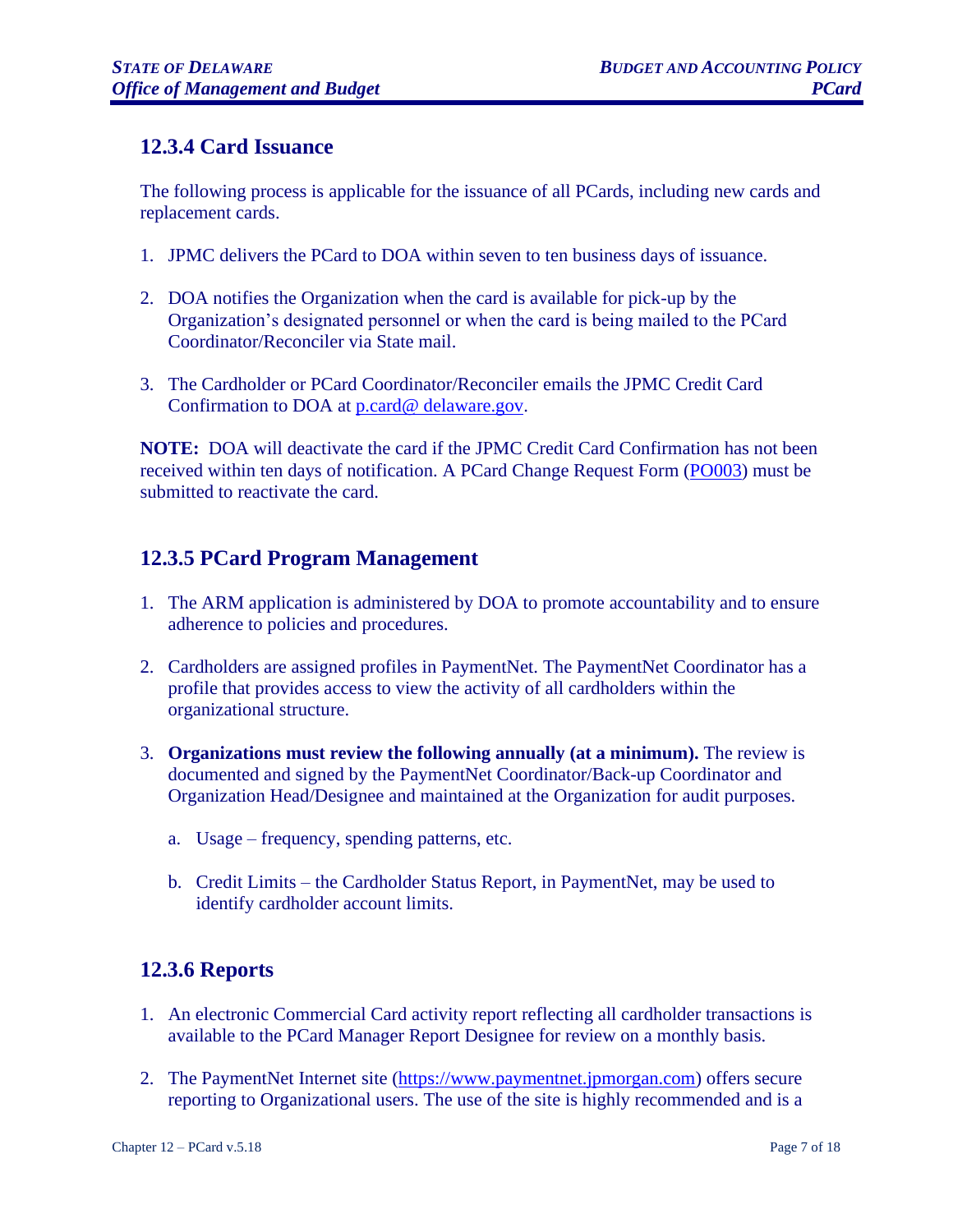valuable Internal Controls tool. The site provides a list of available reports along with a description of the information provided in the reports. Users may view and download a variety of merchant, cardholder, transaction and administration reports to monitor and analyze program participation. The following are examples of how the standard reports can assist the user:

- a. Transaction Reports:
	- **Transaction Detail Hierarchy** reporting summarizes the number of transactions and total dollar amount for each account and hierarchy level. It is used by the PCard Coordinator/Reconciler to reconcile accounts at the end of an accounting period, or more frequently if deemed necessary.
- b. Cardholder/Account Information Reports:
	- **Cardholder Profile** enables PCard Coordinators/Reconcilers to manage cardholder information. The report includes Cardholder Name, Address, Phone, E-mail, Account Status, Account Status Reason, Compromised Indicator, Hierarchy Levels, Account Limits, Account Open and Close Dates, Last Transaction, and Expiration Dates.
	- **Cardholder Status Report** enables PCard Coordinators/Reconcilers to identify cardholder account limits and account status (e.g., Closed, Not Activated, Active, or Suspended).
- c. Administration Reports:
	- **Unusual Activity Analysis** enables PCard Administrators to monitor unusual transaction activity and to determine if the transactions are business-related.

Ad hoc reporting is available for all users with virtually no lead time. These online demand reports may be saved within the user's own separate login and may be run at any time. PaymentNet Coordinators and Back-up Coordinators may limit access to reports based on cardholders' security privileges.

# <span id="page-7-0"></span>**12.4 Authorized PCard Use**

#### <span id="page-7-1"></span>**12.4.1 Cardholder Responsibilities**

1. The PCard is embossed with the cardholder's name and must **only** be used by the cardholder or authorized proxy **(for travel only)**. The cardholder is responsible for all charges to the card. Organizations should refer to **Chapter 11 – Travel Policy** for more information regarding combining travel expenses on a PCard.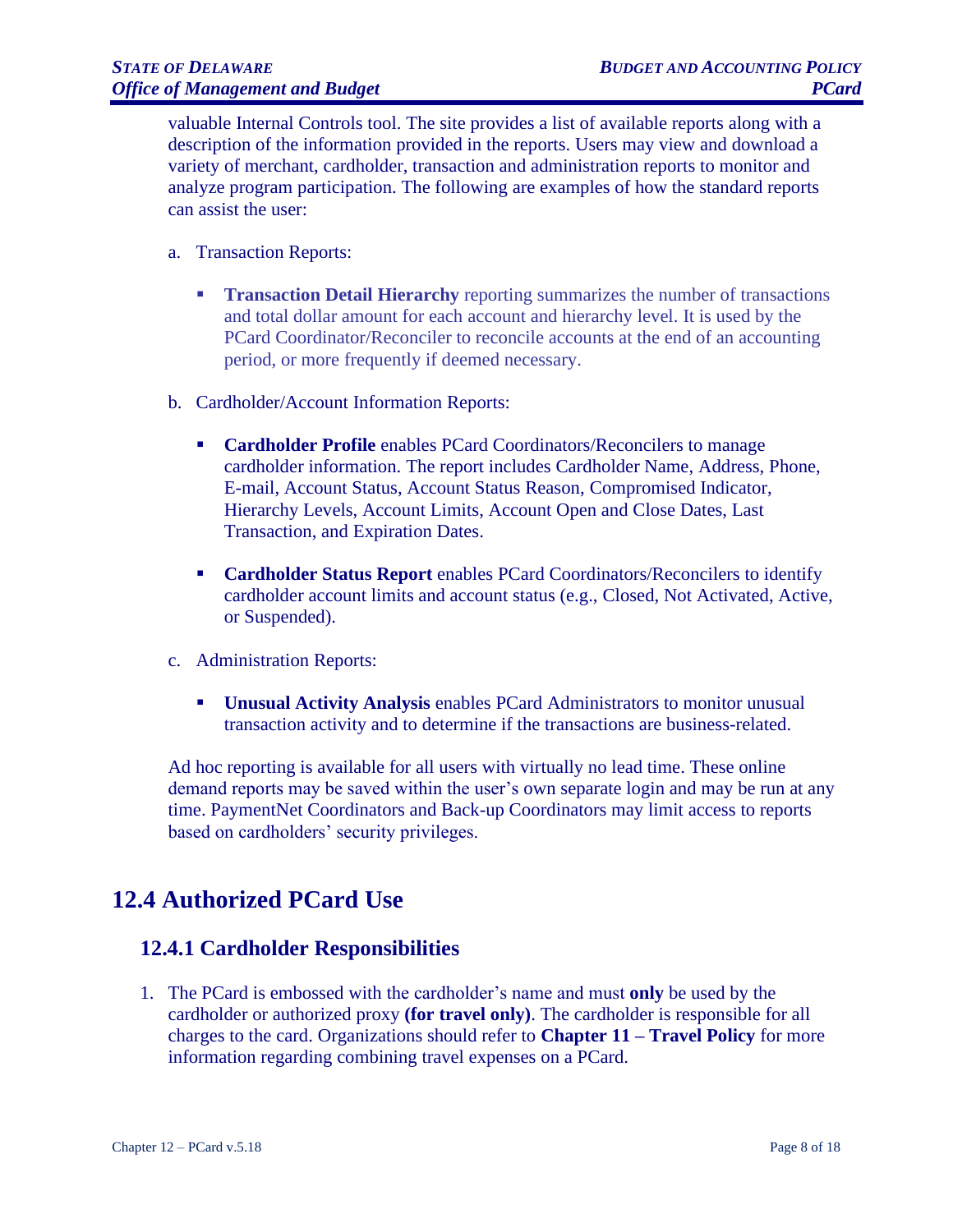a. All travel arrangements MUST be booked on the traveler's card. Insurance coverage on VISA for traveling ONLY applies to the cardholder. See Section **[12.1.1 Services of the PCard](https://budget.delaware.gov/accounting-manual/documents/chapter12.pdf?ver=0829)** for more information regarding the VISA benefits.

In certain situations, a traveler utilizing the State's PCard may rely on an administrative liaison to transact and manage travel arrangements. Typically, such relationships are limited to Organization Heads and other officials who are assigned administrative support. If a traveler needs another individual to make travel arrangements on their behalf utilizing the State's credit card, the delegation of responsibility must be memorialized through the proxy process in JPMC's PaymentNet system via DOA. Once assigned the role of proxy, delegates have the ability to perform certain functions on behalf of the traveling cardholder such as activate a card, authorize card transactions, and report a card lost or stolen. All proxies must meet the same policy requirements established for becoming a cardholder and must adhere to the same policies and procedures as a cardholder.

#### **Only one proxy may be assigned to a cardholder. To assign a proxy, the PCard Proxy Request Form [\(PO004\)](http://extranet.fsf.state.de.us/forms.shtml) must be completed and submitted to DOA.**

- b. All items purchased "in person, over the counter" must be immediately available at the time of credit card use. The PCard shall not be charged for merchandise that must be back ordered for later delivery.
- 2. The PCard may be used only by authorized State employees and must **not** be used for personal or unauthorized purposes, in accordance with **(29 Del. C. §5112)** including, but not limited to:
	- a. Alcoholic beverages.
	- b. Entertainment, not included in the cost of the conference.

#### **c.** Other expenses noted in **Chapter 7 – Purchasing and Disbursements, Section 7.2.2.**

In the event an unauthorized transaction occurs, the employee must submit reimbursement within 30 days of the transaction. If the employee has not complied with the 30-day threshold, the Organization Fiscal Officer notifies the Organization Payroll Officer of the requirement to escalate the collection of the unauthorized/unallowable transaction(s) with the assistance of the Payroll Compliance Group.

The Payroll Compliance Group will assist the Organization with the following: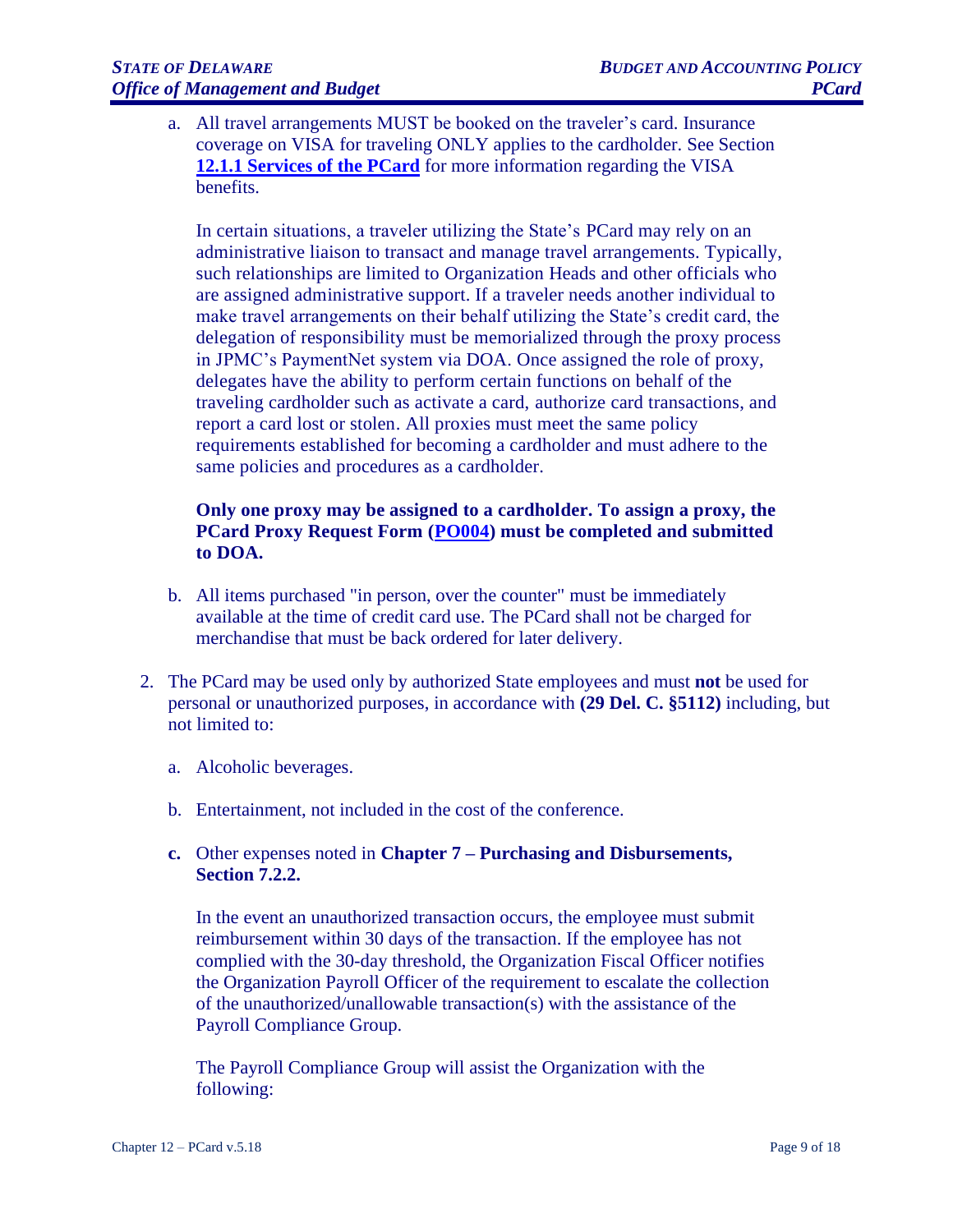- Full reimbursement by personal check/money order
- Full repayment via an after-tax payroll deductions(s)
- 3. Employees may not use the PCard to charge expenses for others (including family members) not on official State business, even with the intent to reimburse the State. In certain circumstances, Organizations may approve a traveling companion if deemed medically necessary.

**NOTE:** Failure to comply with these policies may result in disciplinary action (including dismissal by the Organization) and possible criminal action (by the Delaware Department of Justice or federal or local regulatory and enforcement entities).

#### <span id="page-9-1"></span><span id="page-9-0"></span>**12.4.2 Organization Responsibilities**

Organizations may place more stringent restrictions on card use.

- 1. If an Organization needs to make changes to a PCard, a PCard Change Request Form [\(PO003\)](http://extranet.fsf.state.de.us/forms.shtml) must be submitted and will be processed within 24-48 hours.
- 2. Organizations must monitor the dollar value, the number of transactions, and all other card activity on a regular basis.
- 3. Billing statement transactions must be reconciled within 30 days of the end of the transaction billing period including approval of the Voucher to avoid the escalation process.
- 4. Prior to issuing a PCard to an employee, the Organization must ensure the employee is trained and understands Chapters 11 and 12 of the Budget and Accounting Policy Manual and the Organization's PCard Internal Control Policies and Procedures.
- 5. Organizations must have sufficient controls in place and routinely communicate with cardholders to ensure charges are not incurred that will exceed encumbered or available appropriations or other available funds for payment.
- 6. In instances where an employee reports to one department with expenses charged to a different department, the Organization can request an Inter-Agency Agreement from the PCard team at [p.card@delaware.gov.](mailto:p.card@delaware.gov)
- 7. Organizations must notify DOA for loss or theft of a card or any indication of fraud, misuse, or negligence. See Section **[12.4.1 Cardholder Responsibilities](#page-9-1)** regarding the potential disciplinary action.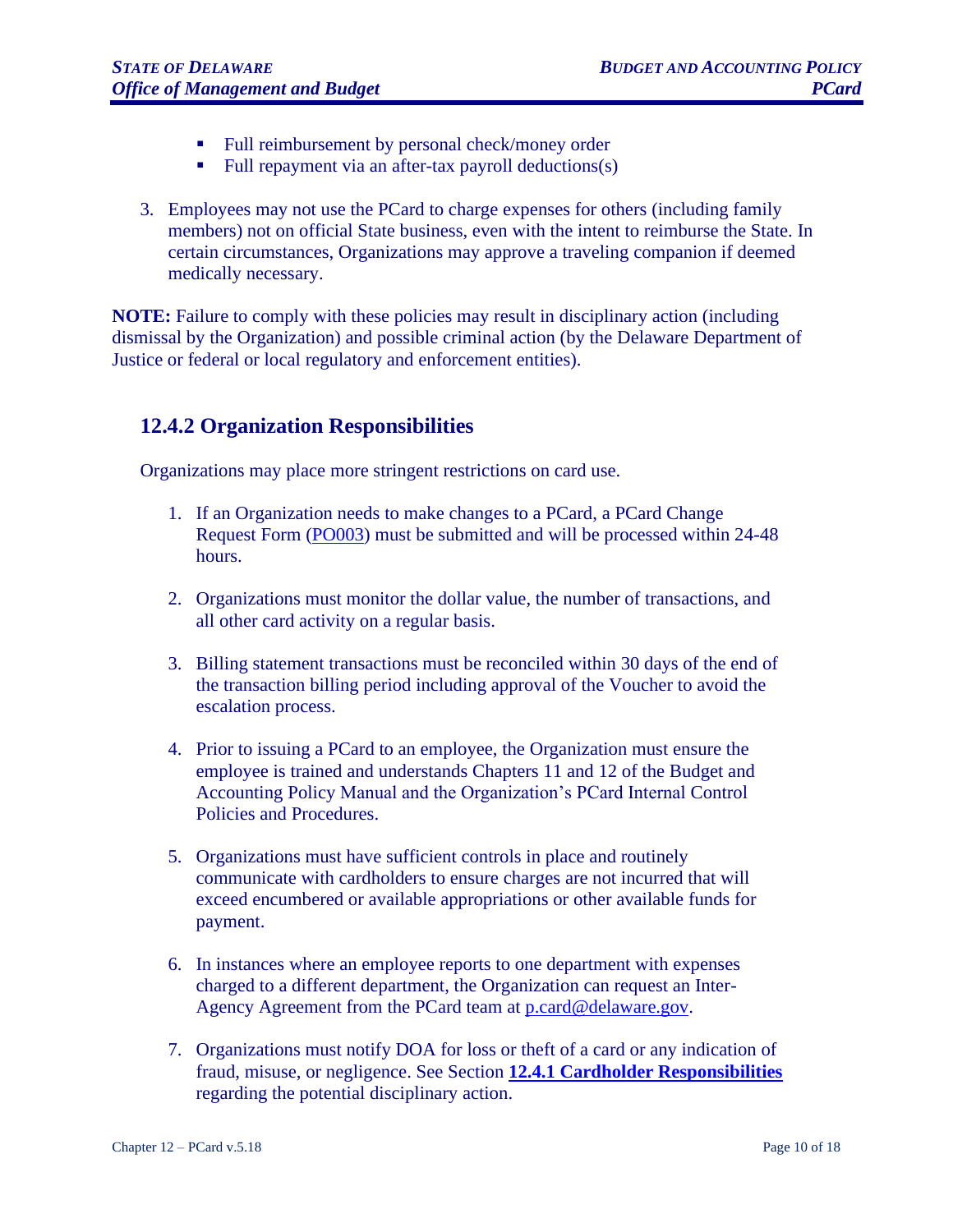8. Travel Authorization Forms, receipts, logs, itineraries and invoices must be maintained for audit purposes.

# <span id="page-10-0"></span>**12.5 Record Keeping and Reconciliation**

#### <span id="page-10-1"></span>**12.5.1 Record Keeping**

1. At the time a PCard purchase is made, either over the counter, by telephone or Internet, an **itemized receipt** for all transactions over \$10.00 unless exempted under the Travel Per Diem exceptions. The receipt must be legible, itemized (reflecting the good or service purchased), and contain the vendor name, date of purchase, and price of each item. A receipt description which only states "Miscellaneous" or "Merchandise", or only includes a vendor's stock or item number, is not acceptable. Receipt documentation may be paper or electronic. The Uniform Electronic Transaction Act (UETA) **(6 Del. C. Chapter 12A)** permits copies of receipts, electronic documentation includes pictures of receipts taken with a smartphone or other electronic device.

Under extenuating circumstances, the employee may be unable to obtain an itemized receipt over \$10.00. In this case, the employee must complete an Affidavit for Missing and Non-Itemized Receipts [\(AP005\)](http://extranet.fsf.state.de.us/forms.shtml). The employee must provide a detailed explanation as to why an itemized receipt is not available. The affidavit must be approved and signed by the employee's immediate Supervisor and Division Director if \$40.00 or less and the Cabinet Secretary when over \$40.00 but not exceeding \$100.00. The Office of Management and Budget (OMB) and DOA approval is only required for transactions exceeding \$100.00, see the Affidavit for Missing and Non-Itemized Receipts Flowchart [\(Exhibit A\)](#page-17-0) When required, the affidavit must be submitted to OMB within 30 days of the transaction to be considered for reimbursement. If the Affidavit for Missing and Non-Itemized Receipts is not submitted as required, reimbursement is expected within 45 days from the transaction date.

For additional information on required travel documentation, please see **Chapter 11 – Travel Policy.**

2. There are times when a cardholder is reimbursed for travel from an external/member organization. In these cases, the cardholder is responsible for notifying the coordinator and documenting on the Travel Authorization Form that the reimbursement will be requested. When the reimbursement is received, it should be credited against the expenditures incurred for that specific trip. A copy of the check and deposit slip should be filed with the traveler's paperwork in case of an audit. For more information on processing refunds/reimbursements to the State, reference **Chapter 9 – Receipt of Funds, Section 9.3.5 Refunds to the State**.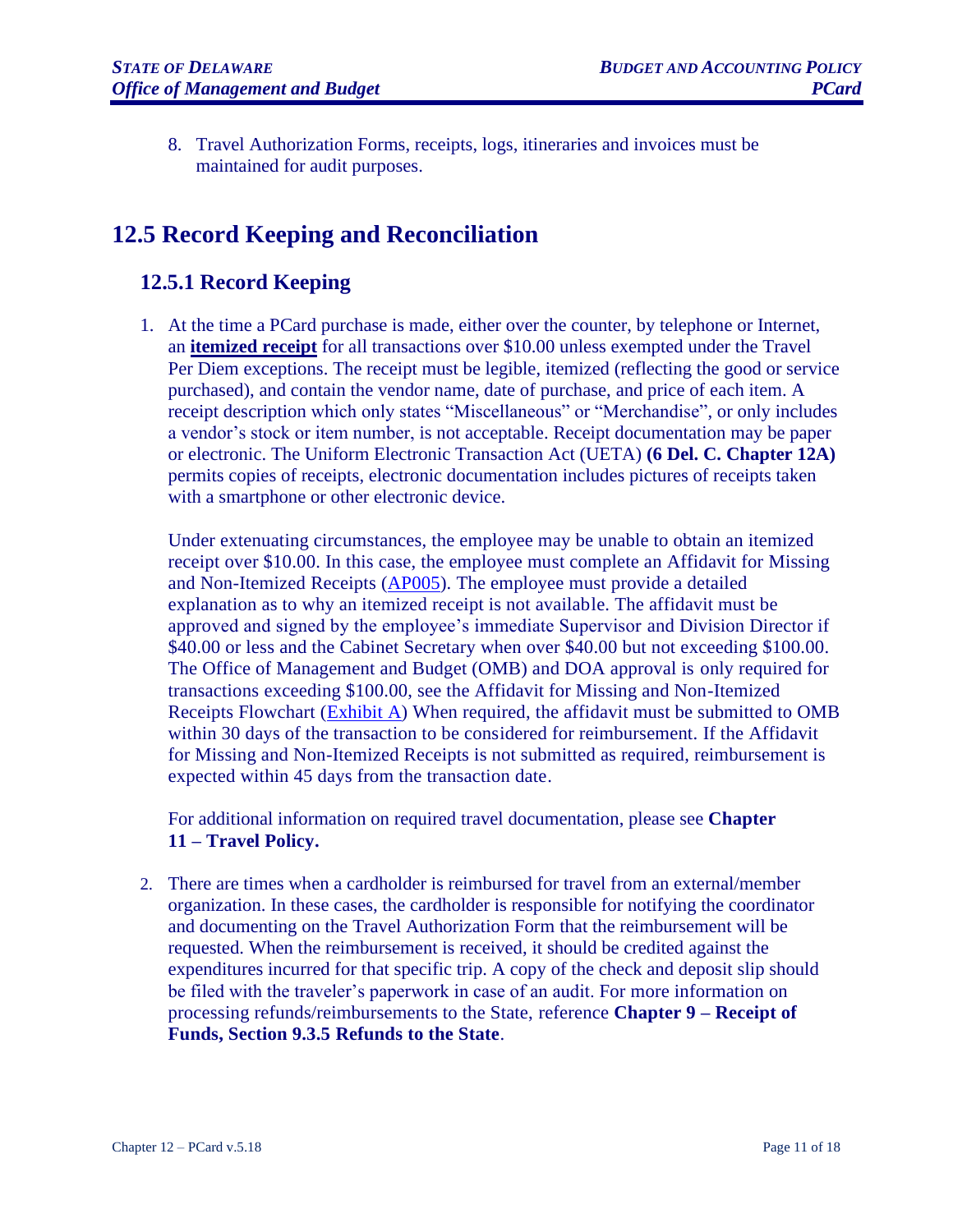#### <span id="page-11-0"></span>**12.5.2 Billing and Reconciliation**

- 1. JPMC submits a monthly billing invoice the day after the close of the billing cycle (the Statement Date) into the State's financial management and accounting system for payment of all charges made against the PCards. DOA pays the JPMC statement.
- 2. Organizations process PCard transactions daily in the State's financial management and accounting system to reimburse DOA for funds used to pay JPMC.
- 3. Organizations are required to reconcile and approve the daily transactions in the State's financial management and accounting system against the cardholder receipts within 30 days of each billing date. This includes complete approval of the Voucher.
- 4. POs for purchases exceeding \$10,000 (individually or in aggregate) are required for transactional details within the State's financial management and accounting system. When using the PO details, all the chartfield requirements and category codes default into the specified fields. The PO must be established before the transactions are incurred with the merchant. For additional information regarding when a PO is required, reference **Chapter 7, Section 7.2 Obligating Funds**.
- 5. DOA monitors the billing process to ensure timely compliance, using an escalation process. However, if Organizations do not comply with timely payment and reconciliation of PCard transactions in the State's financial management and accounting system, card usage and program participation may be revoked. The responsibility is as follows:

| <b>PCard Transaction Reconciliation Escalation Timeline</b>  |                                                    |                    |                   |                     |  |  |
|--------------------------------------------------------------|----------------------------------------------------|--------------------|-------------------|---------------------|--|--|
| <b>Days After</b><br><b>Billing Cycle</b><br><b>End Date</b> | <b>Notification Issued To The Organization By:</b> |                    |                   |                     |  |  |
|                                                              | <b>DOA</b>                                         | DOA                | <b>DOA</b>        | <b>Secretary of</b> |  |  |
|                                                              | <b>PCard Team</b>                                  | <b>PCard Admin</b> | <b>Management</b> | <b>Finance</b>      |  |  |
| 31                                                           | X                                                  |                    |                   |                     |  |  |
| 45                                                           |                                                    | X                  |                   |                     |  |  |
| $55 - 75$                                                    |                                                    |                    | X                 |                     |  |  |
| >75                                                          |                                                    |                    |                   |                     |  |  |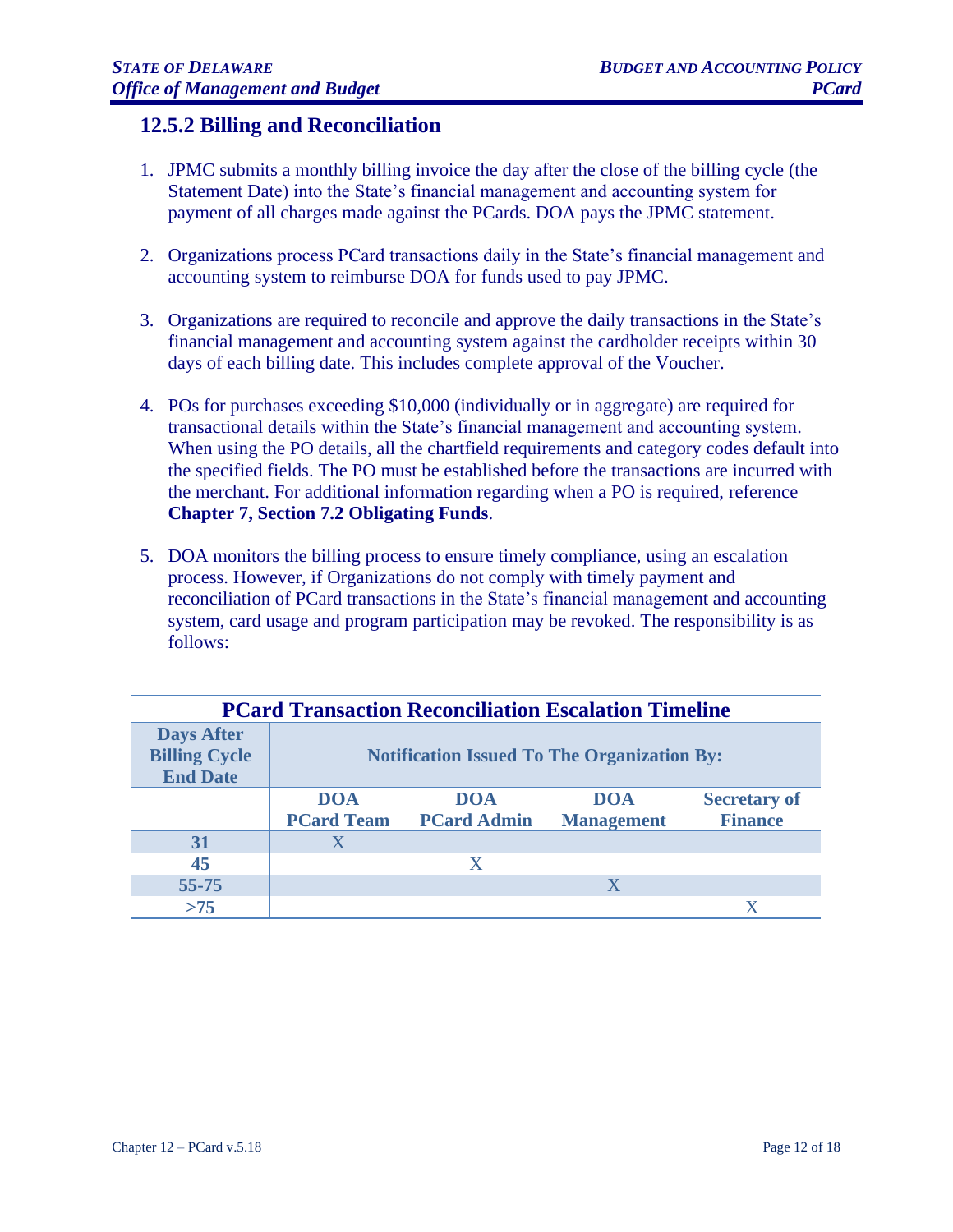# <span id="page-12-0"></span>**12.6 Card Security**

#### <span id="page-12-1"></span>**12.6.1 Cardholder Responsibilities**

The cardholder must:

- 1. Safeguard the PCard and account number. The full 16-digit account number must not be mailed, emailed (unless via a DTI approved encryption method), or faxed to merchants.
- 2. Ensure the card is **only** used for legitimate State of Delaware business purposes and is not used by anyone other than the PCard holder whether or not a State employee.
- 3. Maintain the card in a secure location at all times.
- 4. Adhere to the purchase limits and restrictions of the card.
- 5. Obtain all itemized sales slips, register receipts, purchasing card slips, and/or packing slips and provide the same to the PCard Coordinator/Reconciler **within seven business days of the transaction or completion of travel.**
- 6. Not accept cash, check, or a merchant credit for returned items in lieu of a credit transaction to the PCard account.
- 7. Be held responsible for all charges to the card.

**NOTE: Unauthorized use of the card may result in dismissal from the card program, disciplinary action, and/or termination from employment.**

#### <span id="page-12-2"></span>**12.6.2 Organization Responsibilities**

Organizations must:

- 1. Develop and follow PCard Internal Control Policies and Procedures.
- 2. Appoint and monitor activities of all PCard personnel.
- 3. Keep cards secure. Any cards not used on a frequent basis should be categorized with a "Null" Profile in PaymentNet, until needed. This will prevent any purchases from being made with the card during this period. Cards that have had no activity for 18 months will be purged from PaymentNet.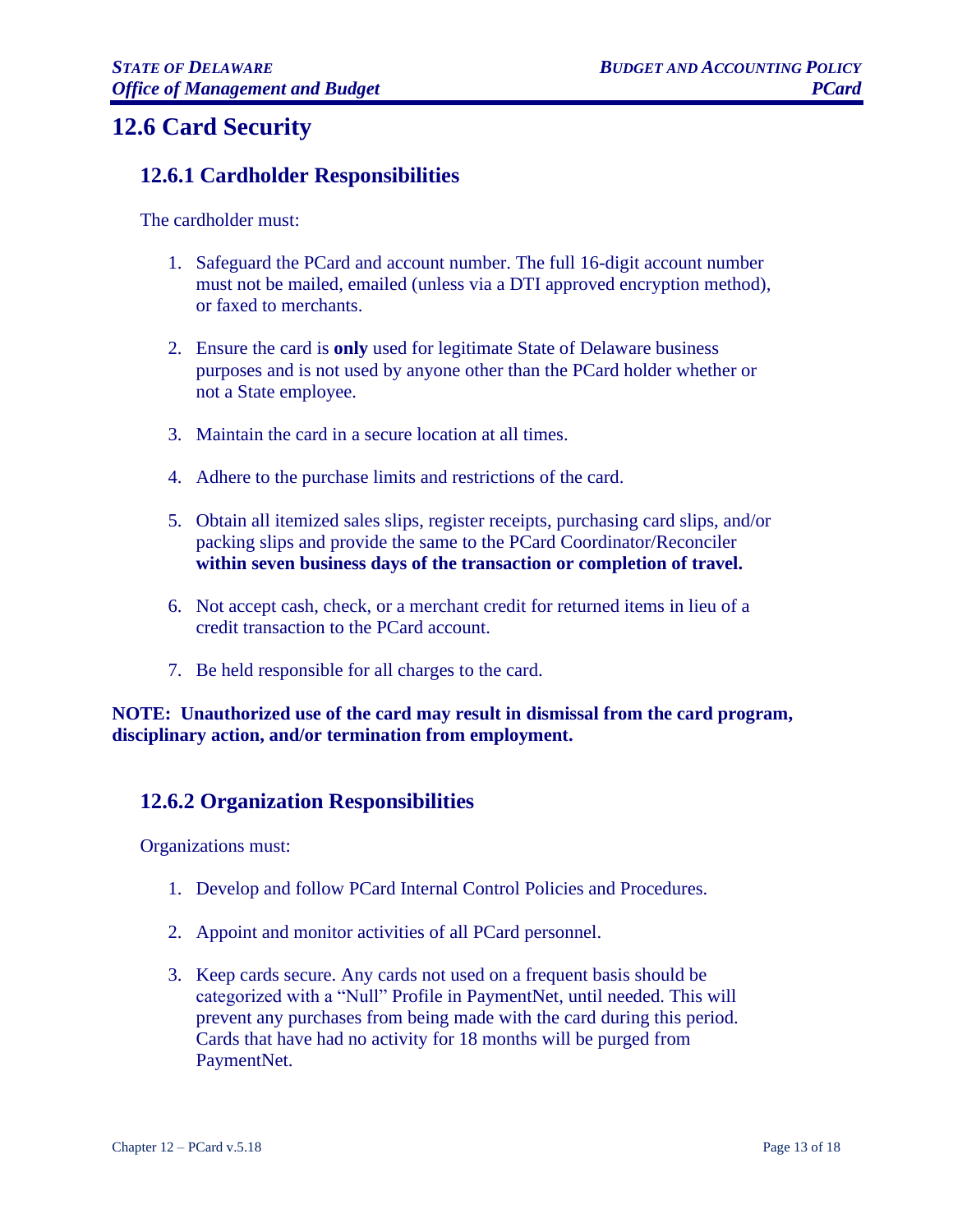- 4. Ensure only the PCard holder uses the PCard assigned to the specific PCard holder
- 5. Monitor activity, reconcile, approve, and allocate transactions for the Organization's individual cardholders.
- 6. Reconcile card activity on a regular basis and in a timely manner.
- 7. Review spending limits. DOA provides the spending limits and available credit to the Organization on an annual basis. The Organization must inform DOA if the spending limits should remain the same or if any need to be modified.

#### <span id="page-13-0"></span>**12.6.3 Lost or Stolen Cards**

In the event of a lost or stolen card, the cardholder must:

- 1. Immediately notify JPMC at 1-800-270-7760 and advise the representative that the call pertains to a State of Delaware Visa PCard. Bank Representatives are available 24 hours a day, 7 days a week. JPMC will immediately deactivate the card and issue a replacement card, which is delivered to DOA within seven to ten business days.
- 2. Notify the PaymentNet Coordinator, Back-up Coordinator, or other approving official immediately during business hours or as soon as practical during nonbusiness hours. The Coordinator must notify DOA.
- 3. Destroy a previously reported lost card that is subsequently found.

## <span id="page-13-1"></span>**12.7 Disputed Transactions**

A disputed transaction is any transaction that was double charged, charged an inaccurate amount, or charged without corresponding goods or services by the cardholder. A transaction may also be in dispute if items purchased with the PCard are found to be faulty or in error.

#### <span id="page-13-2"></span>**12.7.1 Cardholder Responsibilities**

The cardholder is responsible for attempting to resolve the issue with the merchant as soon as possible. If the merchant has not resolved the issue by the date the cardholder receives the monthly billing statement, the transaction will be in dispute. Cardholders should contact their PaymentNet Coordinator for assistance in resolving disputed transactions with the merchant;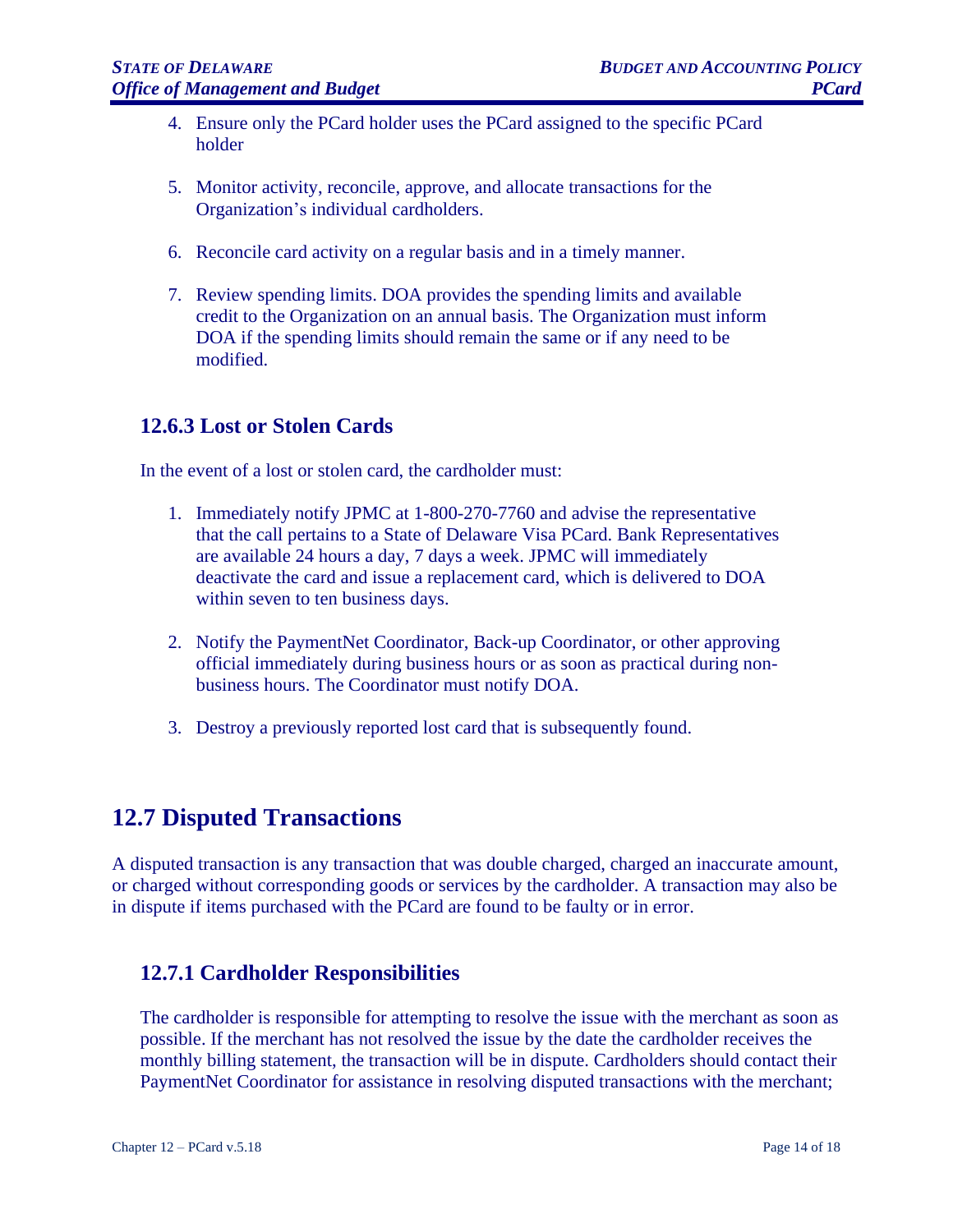however, the cardholder must call the merchant to resolve the dispute as the merchant will only discuss the transaction with the cardholder.

- 1. Cardholders can dispute any charges in question. Merchants should be the first point of contact for resolution.
- 2. If a particular transaction is disputed, the employee has 30 days from the end of the billing cycle to notify JPMC. JPMC will assist the State in attempting to obtain reimbursement from the merchant.
- 3. Organizations should be made aware of all disputed transactions by the time the billing statement is available.

**Note:** If the dispute is not resolved with the merchant within 30 days from the end of the billing cycle, a PCard Change Request Form [\(PO003\)](http://extranet.fsf.state.de.us/forms.shtml) must be submitted to DOA via email to [p.card@delaware.gov.](mailto:p.card@delaware.gov)

#### <span id="page-14-0"></span>**12.7.2 Organization Responsibilities**

- 1. The PCard Reconcilers ensure transactions are reconciled and disputes and credits are handled in a timely manner.
- 2. Debits/Credits/Chargebacks must be reconciled with the same coding. Do not use a PO when coding disputed transactions debits and credits.

#### <span id="page-14-1"></span>**12.7.3 Division of Accounting Responsibilities**

- 1. DOA uses the PCard Change Request submitted by the Organization to populate the necessary dispute information into PaymentNet. The dispute notification is automatically emailed to the JPMC dispute resolution department.
- 2. DOA verifies the dispute and accompanying credit are received.
- 3. DOA assists Organizations to resolve the disputed item in a timely manner, as needed.

# <span id="page-14-2"></span>**12.8 Fraud**

A fraudulent purchase is any use of the PCard which is determined to be an intentional attempt to defraud the State for personal gain or for the personal gain of others. If a transaction appears on the JPMC monthly billing statement that is not recognized, it is considered fraud.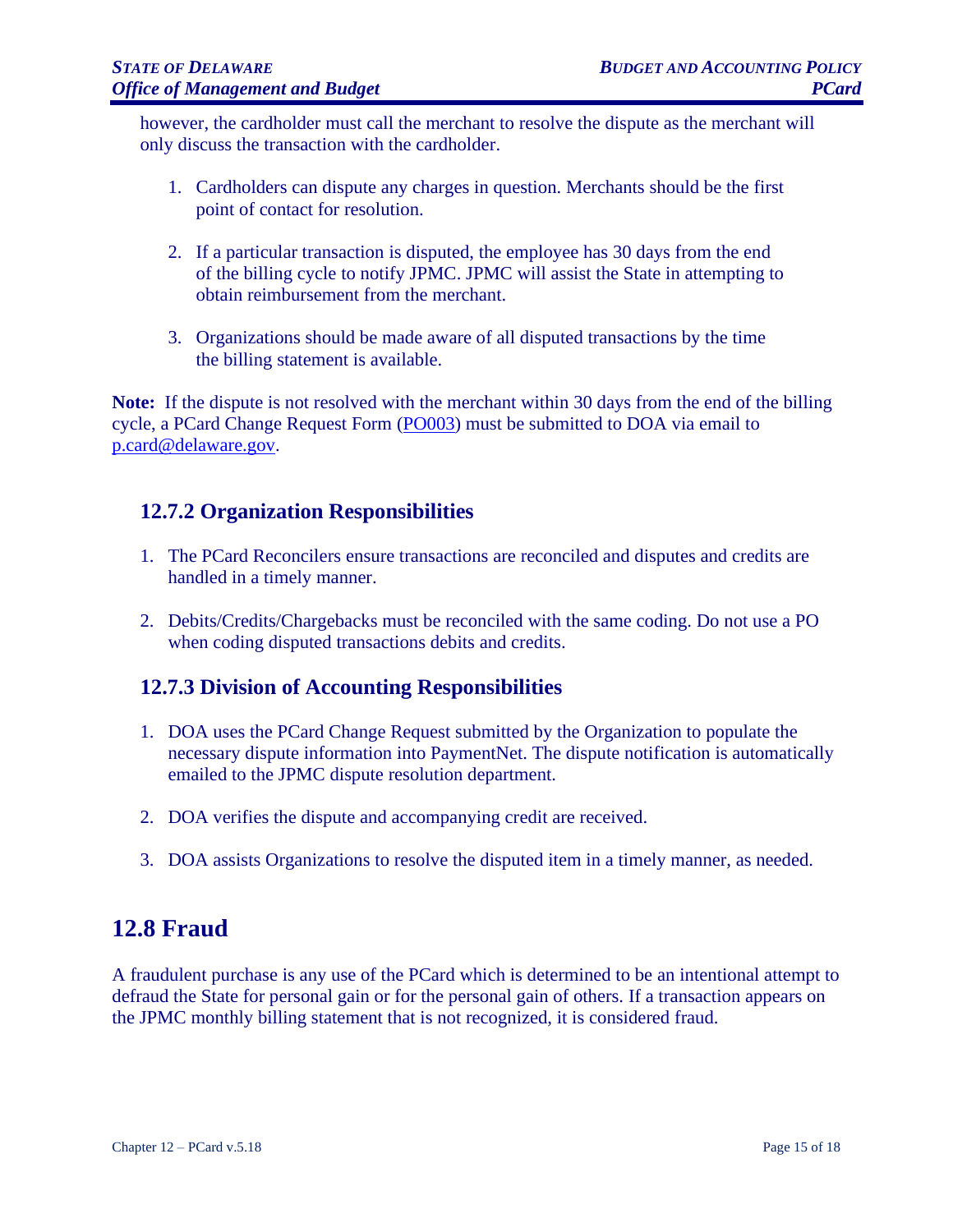#### <span id="page-15-0"></span>**12.8.1 Cardholder Responsibilities**

- 1. Immediately notify JPMC at 1-800-270-7760 and advise the representative that the call pertains to a State of Delaware Visa PCard representatives are available 24 hours a day, 7 days a week. JPMC will immediately deactivate the card.
- 2. Notify the PaymentNet Coordinator, Back-up Coordinator, or other approving official immediately during business hours or as soon as practical during non-business hours. The Coordinator must notify DOA.
- 3. Destroy the potential compromised card.

#### <span id="page-15-1"></span>**12.8.2 Organization Responsibilities**

- 1. Organizations must notify DOA that the card was reported lost or stolen due to fraud. A list of the fraudulent transactions must be submitted to DOA via email to [p.card@delaware.gov.](mailto:p.card@delaware.gov)
- 2. All types of fraud must be reported:
	- a. External Fraud, also known as third-party fraud:
		- Unauthorized transactions
		- **•** Purchases made with a lost, stolen or counterfeit card or stolen account information
	- b. Internal Fraud, also known as employee misuse:
		- **•** Transactions outside the parameters of the Organization policy
		- Purchases made for personal gain
- 3. The PCard Reconciler must reconcile and approve the fraudulent transaction against the provisional credit issued by JPMC.

#### <span id="page-15-2"></span>**12.8.3 Division of Accounting Responsibilities**

- 1. Verify the fraud and validates the fraud was reported to JPMC.
- 2. Monitor the progress of the fraudulent transaction until resolved.
- 3. Assist Organizations with fraud issues upon request.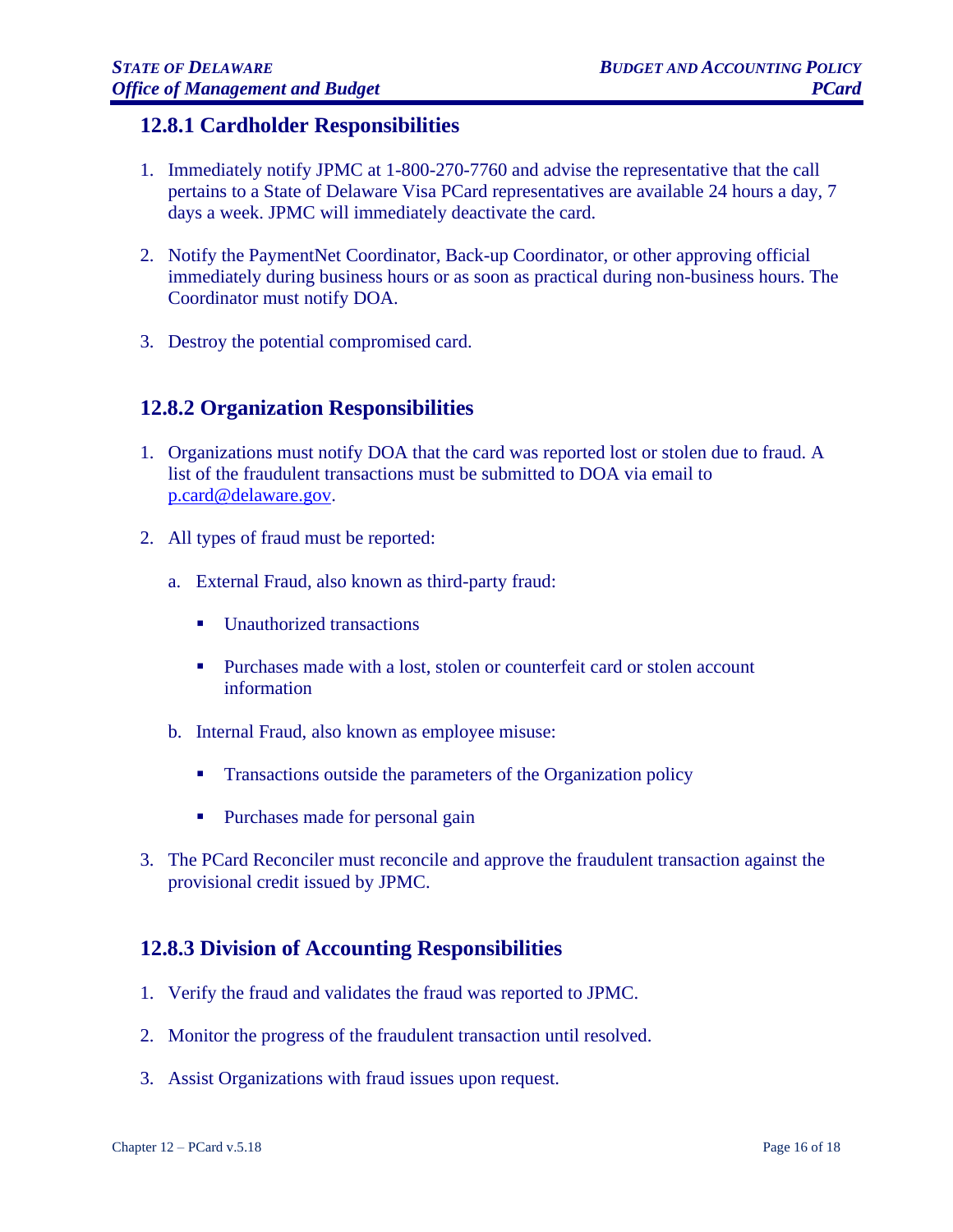# <span id="page-16-0"></span>**12.9 Cardholder Separation/Transfer**

- 1. Employees separating from State employment (including long-term leave of absence) must surrender the PCard and all receipts to the Organization's appropriate PCard personnel or other approving official, prior to separation from State employment. Upon notification of employee separation, the PCard personnel must notify DOA, by email, to immediately close the card account.
- 2. Employees transferring to another State Organization must have their account closed, their PaymentNet user access deleted, and the card collected and destroyed. The new Organization will request a new card, if needed. This process allows cards to be uniquely identifiable to the employee and the Organization, and allows the billing statement and the State's financial management and accounting system to properly reflect the purchasing activities of each Organization, proxies, and default distribution.
- 3. Employees transferring between Divisions within the same Organization must have their account closed, PaymentNet user access deleted, and the card collected and destroyed. The new Division will request a PCard, if needed. This process allows the new Division to determine if the employee needs a card and, if so, what the parameters (e.g., type of card, credit limit, etc.) should be.
- 4. Employees transferring within the same Division must have the credit card profile reviewed by the Organization Head or Designee to determine if any changes are necessary.

**NOTE:** The Organization must notify DOA via email or a PCard Change Request Form [\(PO003\)](http://extranet.fsf.state.de.us/forms.shtml) when an employee separates from State employment or transfers to another Organization or Division. When an employee transfers within the same Division, any changes to the credit card profile must be submitted to DOA via the PCard Change Request Form [\(PO003\)](http://extranet.fsf.state.de.us/forms.shtml).